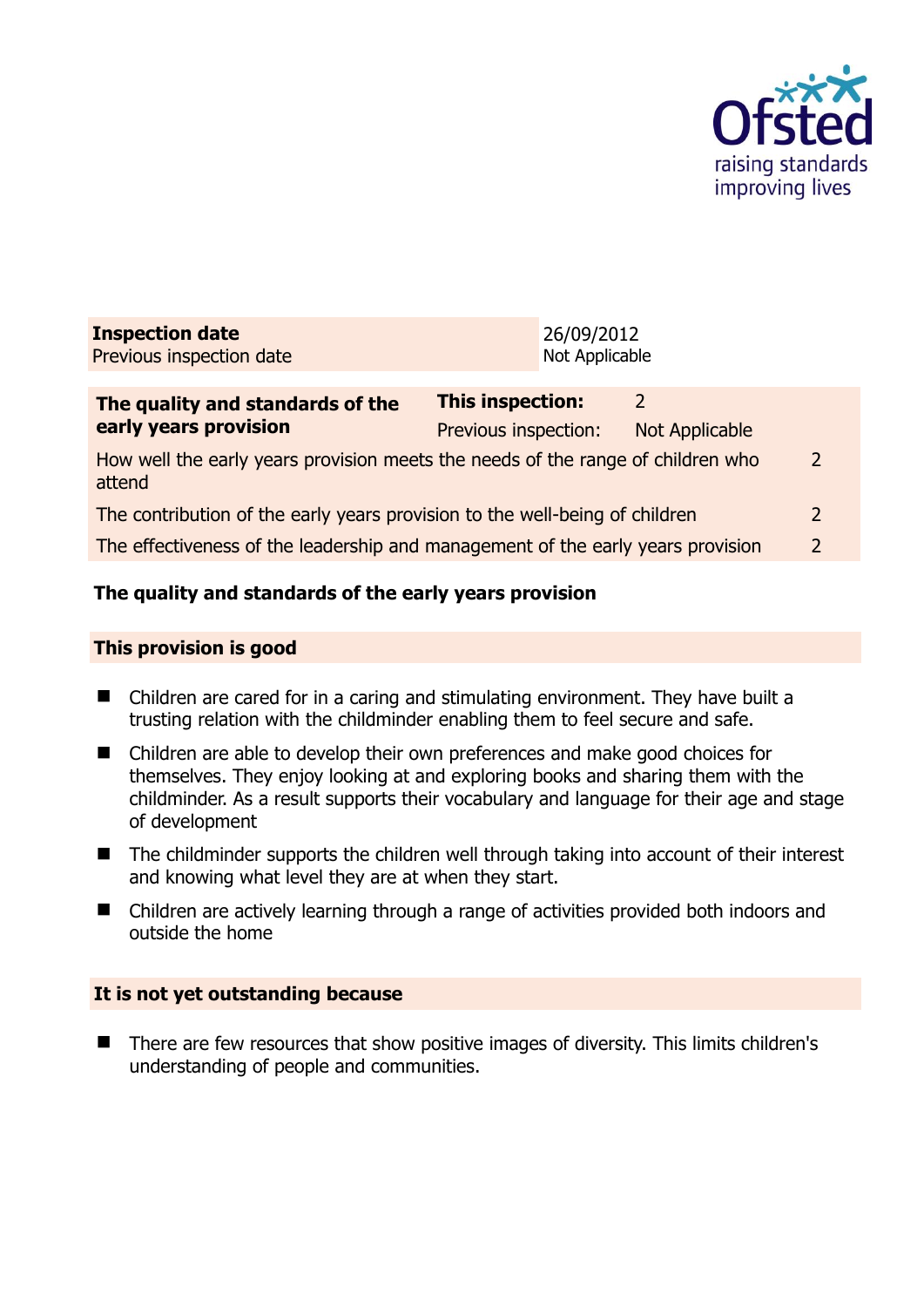# **Information about this inspection**

Inspections of registered early years provision are scheduled:

- at least once in every inspection cycle. The current cycle ends on 31 July 2016
- **n** more frequently where Ofsted identifies a need to do so, for example where provision was previously judged as inadequate
- **•** brought forward in the inspection cycle where Ofsted has received information that suggests the provision may not be meeting the legal requirements of the Early Years Foundation Stage; or where assessment of the provision identifies a need for early inspection
- **P** prioritised for inspection where we have received information that the provision is not meeting the requirements of the Early Years Foundation Stage and which suggests children may not be safe
- at the completion of an investigation into failure to comply with the requirements of the Early Years Foundation Stage.

The provision is also registered on the voluntary and compulsory parts of the Childcare Register. This report includes a judgment about compliance with the requirements of that register.

# **Inspection activities**

- One child present during inspection
- Parental questionnaire reviewed
- Documents inspected in relation to the new Early Years Foundation regulations and guidance.
- Discussion with the childminder and observation of practice

# **Inspector**

Janet Williams

# **Full Report**

# **Information about the setting**

The childminder was registered in 2012. She lives with her primary school age child in Tooting in the London Borough of Wandsworth. The whole of the 2nd floor flat is used for childminding. It is not accessible to those with limited mobility. The childminder is registered on the Early Years Register and both the voluntary and compulsory parts of the Childcare Register. The childminder walks to local schools to take and collect children. She attends the local parent and toddler group and is a member of a local childminder support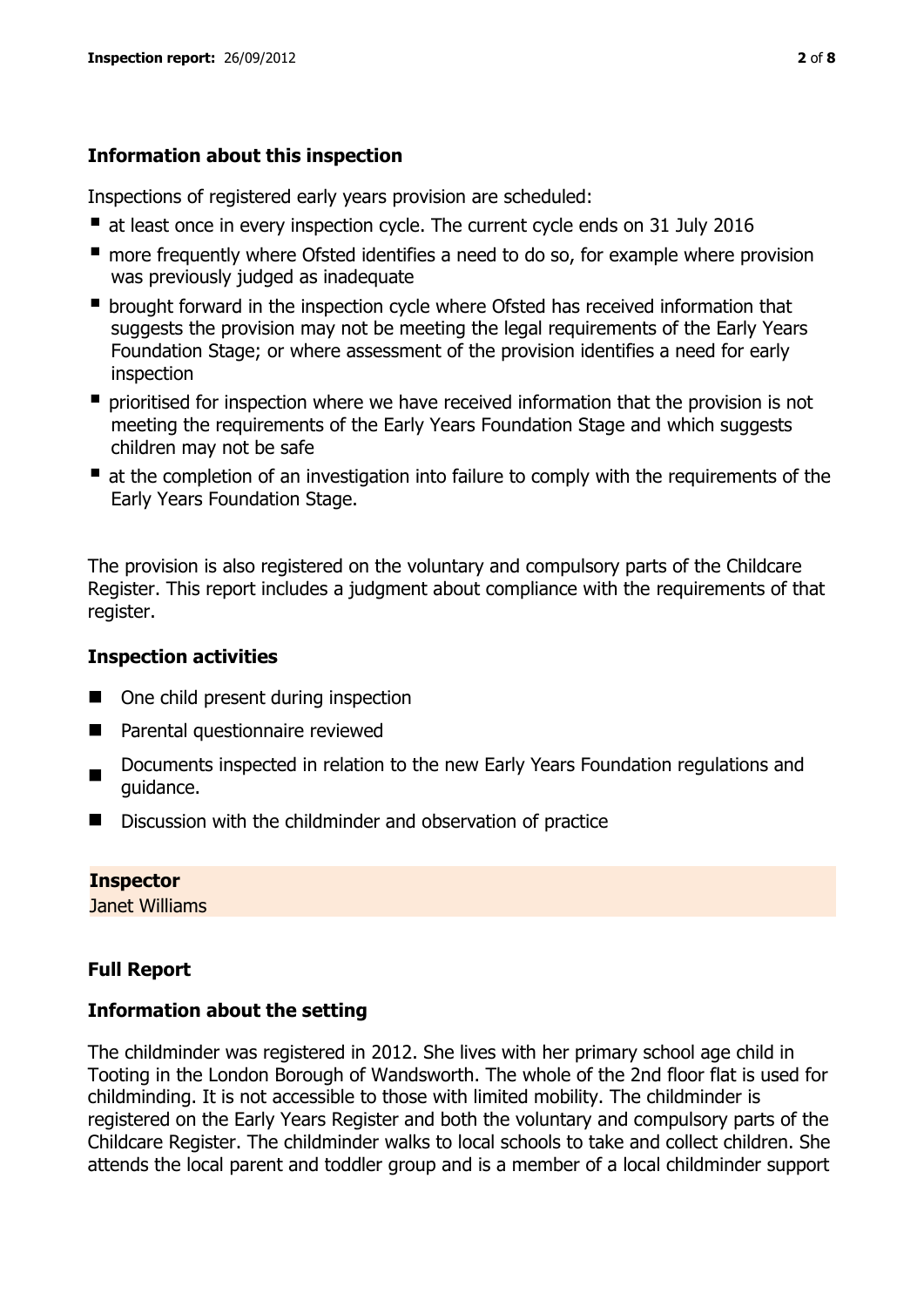group.

#### **What the setting needs to do to improve further**

## **To further improve the quality of the early years provision the provider should:**

**P** provide books and resources which represent children's diverse backgrounds and which avoid negative stereotypes. [CS1]This is insufficient- needs more about the impact

#### **Inspection judgements**

#### **How well the early years provision meets the needs of the range of children who attend**

Children learn and develop through the childminder's good knowledge and understanding of the areas of learning. She provides good learning opportunities which promote learning within both the home environment and the local communities, through taking children to visit places of interest. Children's photographic learning journeys show them having fun feeding the animals at a local farm. The childminder completes ongoing observations and assessments of children's progress. This helps her to identify children's levels of development and plan the next steps in their learning. Good daily planning effectively supports children through providing them with challenging learning opportunities tailored to their individual learning needs. As a result children make good progress and are well prepared for the next stage in their learning.

Children learn through being well-motivated. The good range of resources promotes their small muscle control. For example, they enjoy playing with large and small construction bricks. They are able to complete puzzles and build with large bricks. In addition, they paint with paint brushes, creating art work with various colours. This enables children to use their senses to explore and be creative using different materials. Children enjoy playing with programmable toys where they can push buttons. This helps them to learn about technology. Indoor physical play involves children being able to learn to appreciate music where they move to the rhythm.

The childminder cares effectively for children who are learning English as an additional language. She has a good range of books in dual languages to enable children to continue learning their home language as well as English as an additional language. The childminder is able to speak the child's home language. She is therefore able to effectively establish whether there is any cause for concerns about language delay. Children's communication and language skills are enhanced through the childminder asking children questions when reading to them. She uses good questioning techniques to stimulate their thoughts and challenge them. Younger children respond effectively using single words. They are continuously learning new words and are extending their vocabulary well. The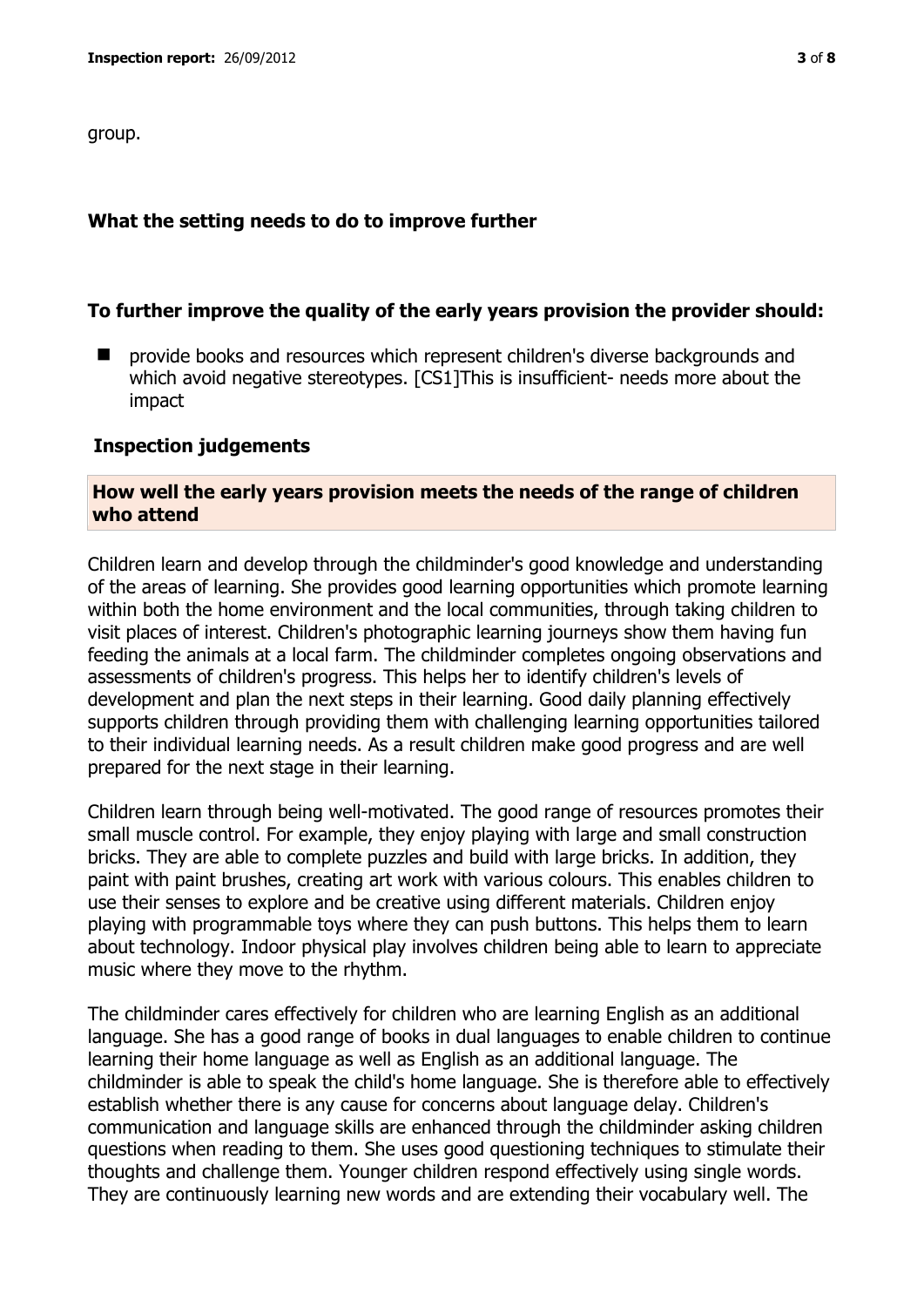good learning environment enables children to easily access resources and play materials. As a result they can make independent choices about what they want to play with.

Good daily routines involve children in a range of outdoor play within the local community. They visit many of the local children's groups where they are able to socialise and meet children of their own age. They also go on outings to the park where they are able to enjoy the freedom of outdoors and learn about nature.

## **The contribution of the early years provision to the well-being of children**

Children enjoy being close to the childminder. They sit on her lap, enjoy cuddles and receive lots of warmth and affection. This gives them a strong sense of security. The childminder responds effectively to younger children's needs when they are upset. Children are well behaved and receive lots of praise and encouragement to build their confidence and self-esteem. The childminder implements a comprehensive behaviour management policy which includes dealing with children's behaviour according to their level of development. Good indoor and outdoor rules explain the boundaries and teach children about keeping themselves safe. The childminder teaches children about crossing the road safely, such as looking and waiting for the green man. Children cared for are mainly under two years, therefore to keep them safe when on outings the childminder straps them in their pushchair.

Children's individual care needs are continuously and effectively met. The childminder follows young children's routines for eating and sleeping. This ensures continuity of care and contributes to their physical well-being. Effective procedures promote children's understanding of healthy lifestyles. For example, children practise good hygiene habits such as hand washing after using the toilet and before meals. Children's individual dietary needs and requirement are met through the childminder preparing and cooking balanced nutritious meals each day. This enables children to learn about healthy eating.

The childminder increases children's socialisation by involving them in a range of outdoor play within the local community. For example, they visit many of the local children's groups where they are able to meet other children of their own age and level of development.

## **The effectiveness of the leadership and management of the early years provision**

The childminder's has a good knowledge and understanding of the safeguarding and welfare requirements of the Statutory Framework for the Early Years Foundation Stage. Children are well protected through the childminder's good understanding of issues surrounding safeguarding children. She effectively implements a comprehensive safeguarding procedure to keep children safe. Daily risk assessments are carried out for both inside and outside. This minimises accidents and promotes a safe and secure setting for all children. All mandatory documentation required for the welfare of children is well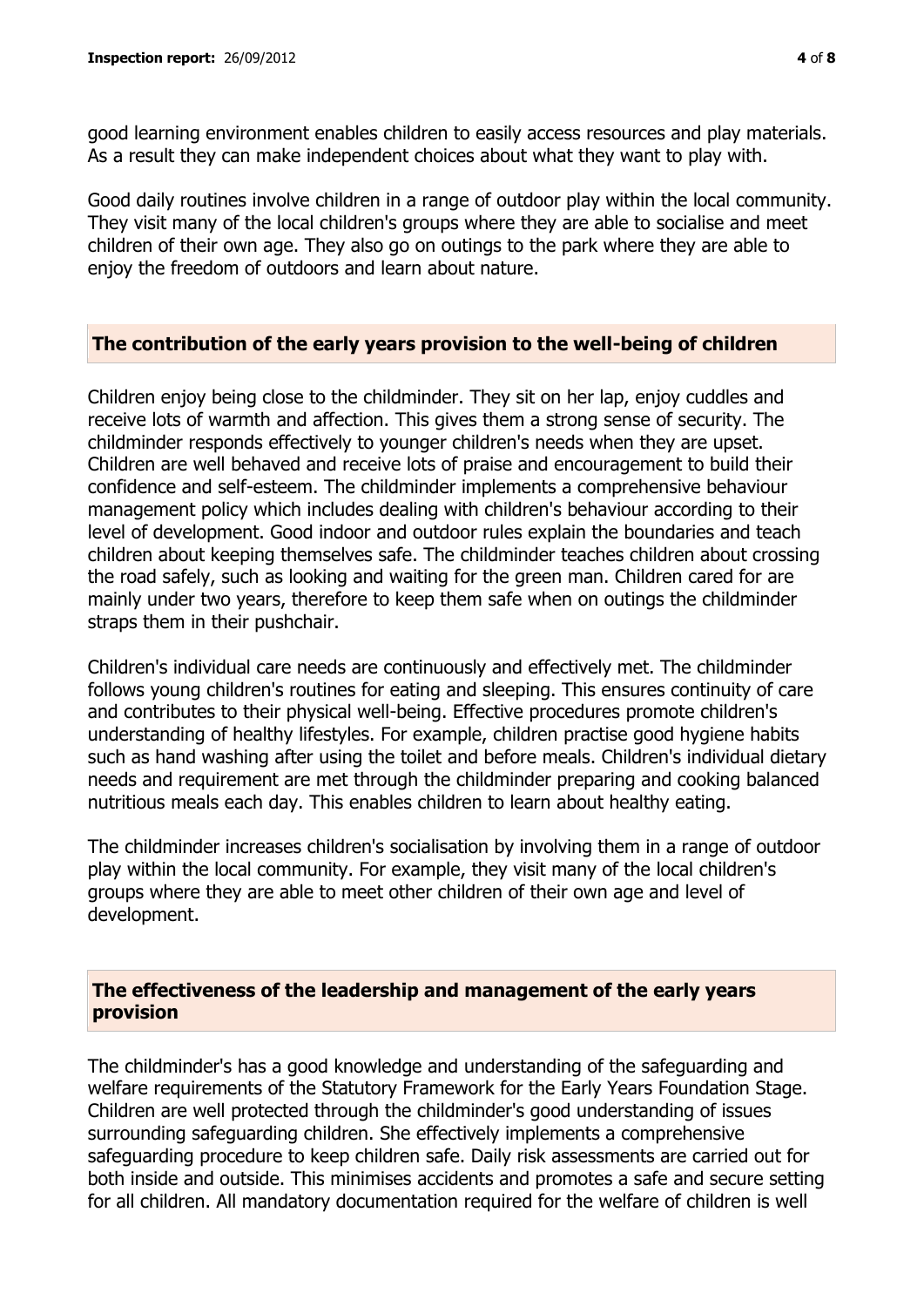maintained, such as the recording of children's arrival and departure times and parental permission for outings and emergency medical treatment.

Partnership with parents is well established. Good procedures are in place for keeping parents effectively informed about the provision and their child's progress and development. All parents receive an information pack. This includes clear details about the quality of care and learning provided. Each day parents are issued with updates about their child's day and individual progress and development and their comments are welcomed. This effectively contributes to how parents can promote their children's learning at home. None of the children attend other early years settings but the childminder has a good understanding of other need to work in partnership with them as required to promote continuity for children. The childminder regularly reviews her practice through on going self-evaluation which includes the views of children. To support and strengthen her practice she also welcomes views from parents through a questionnaire. She is keen to make improvements through attending regular training courses provided by the local authority. The childminder has regular meetings with an early years coordinator. This enables her to keep up to date with good quality practice. She has a good understanding of the learning and development requirements. She monitors the effectiveness of the educational programme by reviewing children's learning to check that they are making good progress in all areas.

## **The Childcare Register**

| The requirements for the compulsory part of the Childcare Register are | <b>Met</b> |
|------------------------------------------------------------------------|------------|
| The requirements for the voluntary part of the Childcare Register are  | Met        |

## **What inspection judgements mean**

| <b>Registered early years provision</b> |                      |                                                                                                                                                                                                  |  |
|-----------------------------------------|----------------------|--------------------------------------------------------------------------------------------------------------------------------------------------------------------------------------------------|--|
| <b>Grade</b>                            | <b>Judgement</b>     | <b>Description</b>                                                                                                                                                                               |  |
| Grade 1                                 | Outstanding          | Outstanding provision is highly effective in meeting the needs<br>of all children exceptionally well. This ensures that children are<br>very well prepared for the next stage of their learning. |  |
| Grade 2                                 | Good                 | Good provision is effective in delivering provision that meets<br>the needs of all children well. This ensures children are ready<br>for the next stage of their learning.                       |  |
|                                         | Grade 3 Satisfactory | Satisfactory provision is performing less well than expectations<br>in one or more of the key areas. It requires improvement in<br>order to be good.                                             |  |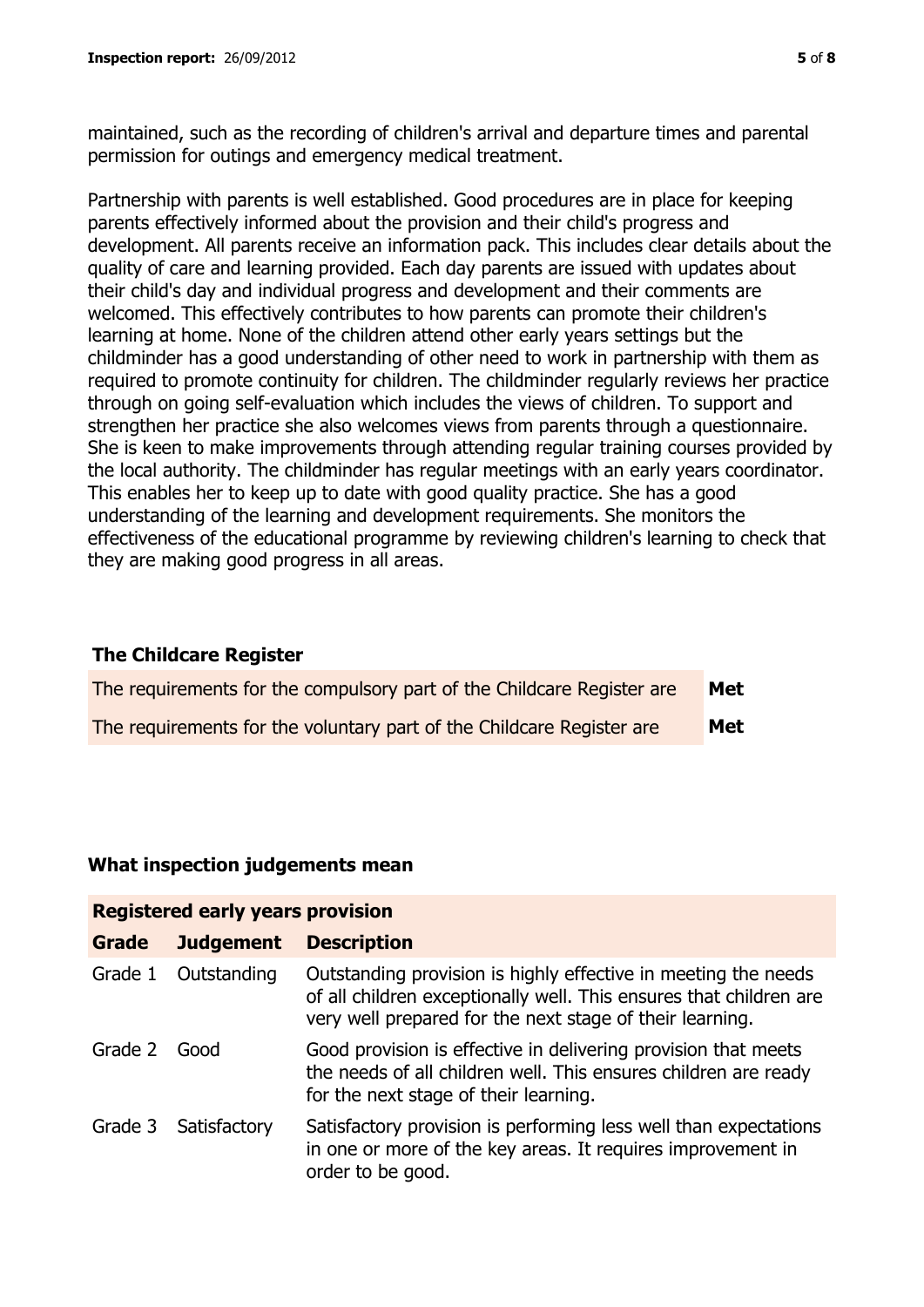|         | Grade 4 Inadequate | Provision that is inadequate requires significant improvement<br>and/or enforcement. The provision is failing to give children an<br>acceptable standard of early years education and/or is not<br>meeting the safeguarding and welfare requirements of the<br>Early Years Foundation Stage. It will be inspected again within<br>12 months of the date of this inspection. |
|---------|--------------------|-----------------------------------------------------------------------------------------------------------------------------------------------------------------------------------------------------------------------------------------------------------------------------------------------------------------------------------------------------------------------------|
| Met     |                    | The provision has no children on roll. The inspection judgement<br>is that the provider continues to meet the requirements for<br>registration.                                                                                                                                                                                                                             |
| Not Met |                    | The provision has no children on roll. The inspection judgement<br>is that the provider does not meet the requirements for<br>registration.                                                                                                                                                                                                                                 |

## **Inspection**

This inspection was carried out by Ofsted under Sections 49 and 50 of the Childcare Act 2006 on the quality and standards of provision that is registered on the Early Years Register. The registered person must ensure that this provision complies with the statutory framework for children's learning, development and care, known as the Early Years Foundation Stage.

# **Setting details**

| Unique reference number       | EY442582       |
|-------------------------------|----------------|
| <b>Local authority</b>        | Wandsworth     |
| <b>Inspection number</b>      | 788168         |
| <b>Type of provision</b>      | Childminder    |
| <b>Registration category</b>  | Childminder    |
| <b>Age range of children</b>  | 0 - 8          |
| <b>Total number of places</b> | $\mathcal{P}$  |
| Number of children on roll    | 1              |
| <b>Name of provider</b>       |                |
| Date of previous inspection   | Not applicable |
| <b>Telephone number</b>       |                |

Any complaints about the inspection or the report should be made following the procedures set out in the guidance 'raising concerns and making complaints about Ofsted', which is available from Ofsted's website: www.ofsted.gov.uk. If you would like Ofsted to send you a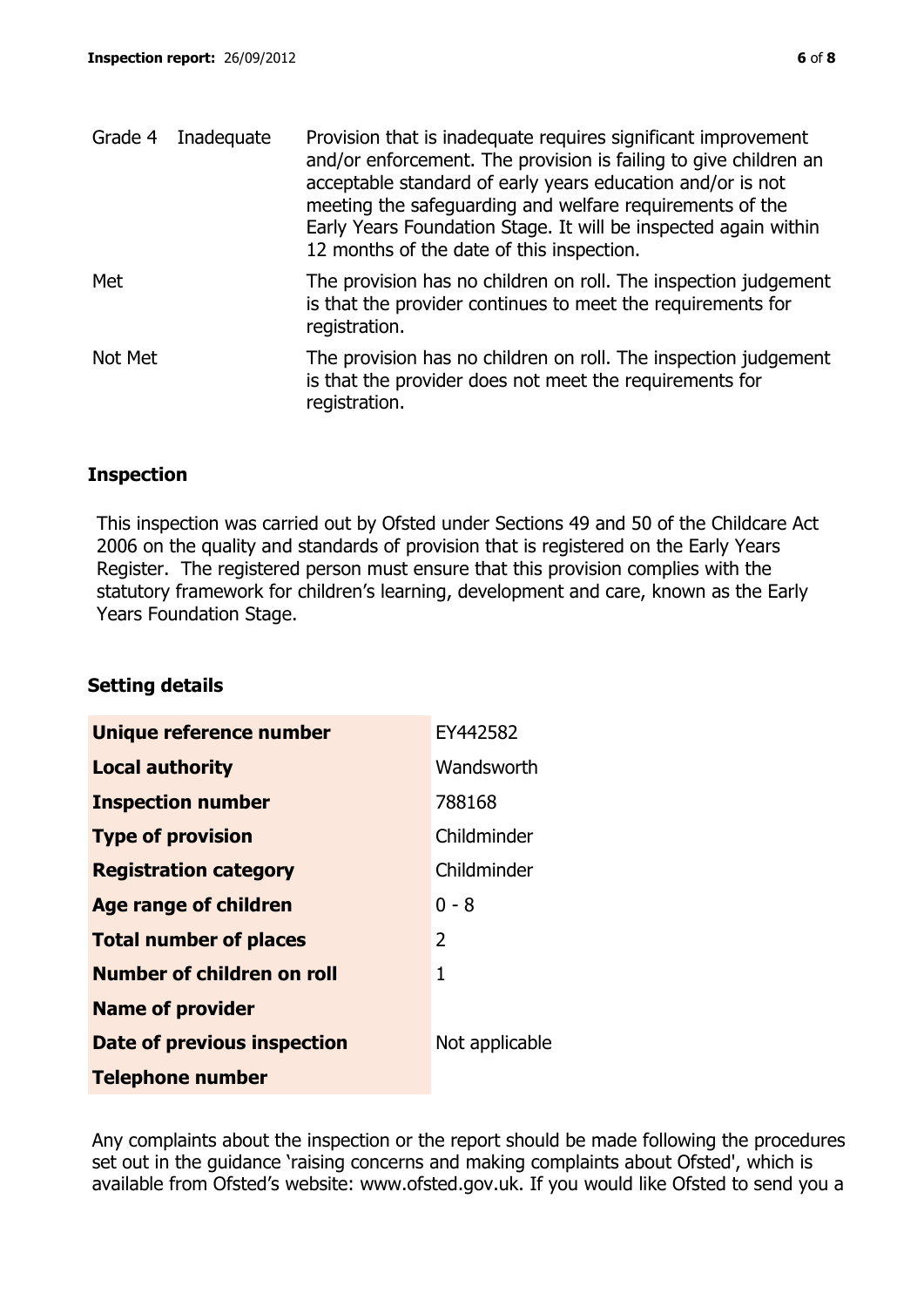copy of the guidance, please telephone 0300 123 4234, or email enquiries@ofsted.gov.uk.

## **Type of provision**

For the purposes of this inspection the following definitions apply:

Full-time provision is that which operates for more than three hours. These are usually known as nurseries, nursery schools and pre-schools and must deliver the Early Years Foundation Stage. They are registered on the Early Years Register and pay the higher fee for registration.

Sessional provision operates for more than two hours but does not exceed three hours in any one day. These are usually known as pre-schools, kindergartens or nursery schools and must deliver the Early Years Foundation Stage. They are registered on the Early Years Register and pay the lower fee for registration.

Childminders care for one or more children where individual children attend for a period of more than two hours in any one day. They operate from domestic premises that are usually their own home. They are registered on the Early Years Register and must deliver the Early Years Foundation Stage.

Out of school provision may be sessional or full-time provision and is delivered before or after school and/or in the summer holidays. They are registered on the Early Years Register and must deliver the Early Years Foundation Stage. Where children receive their Early Years Foundation Stage in school these providers do not have to deliver the learning and development requirements in full but should complement the experiences children receive in school.